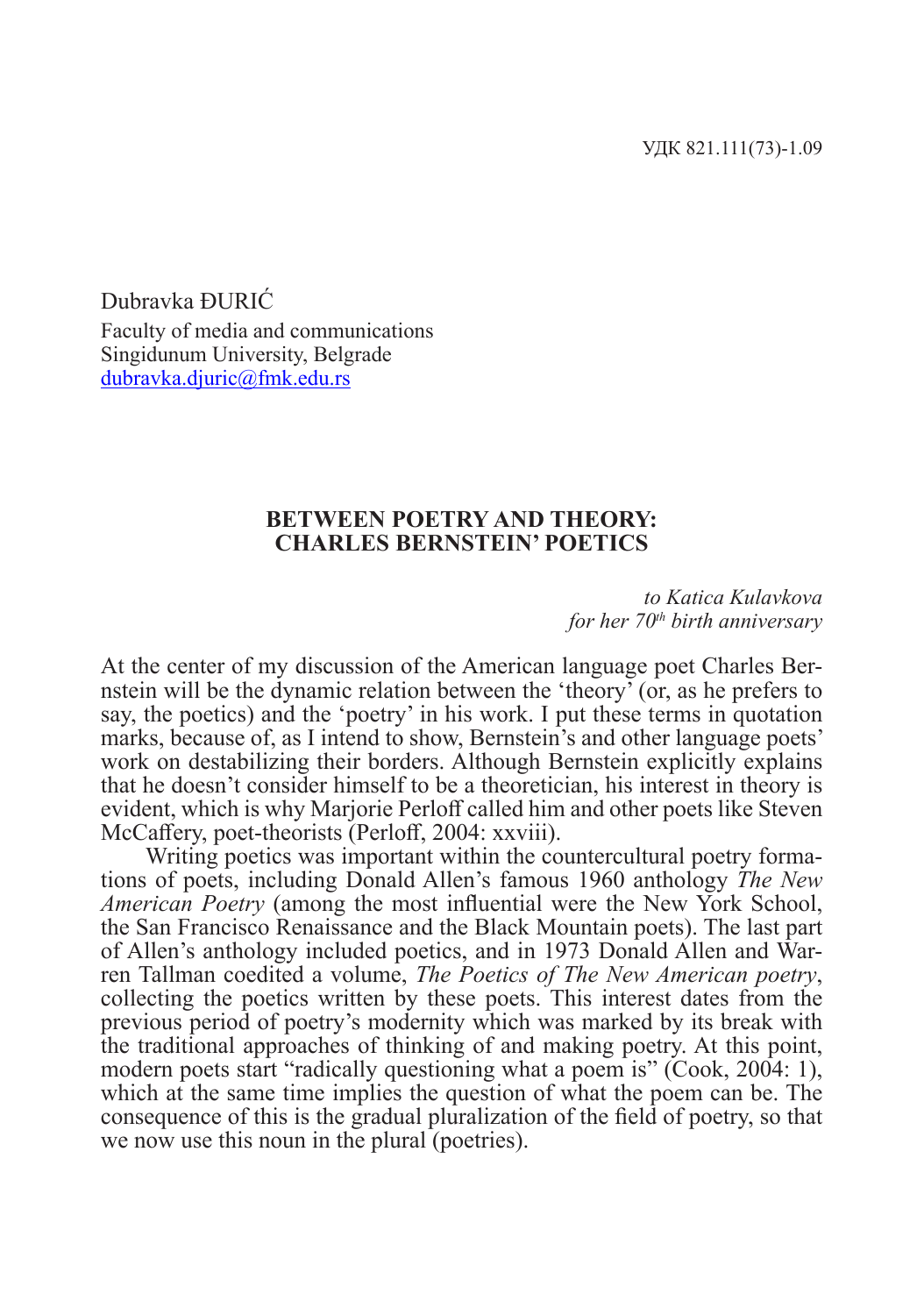Reconsidering the status of the poem and the poet implies a highly reflexive approach to poetry. Looking at the attitudes toward poetry of modern poets like T.S. Eliot and Ezra Pond, Jon Cook concluded that "[t]he link between theory and practice is self-evident: inherited ideas about what poetry is will have a direct impact on the poetry that gets written" (Cook, 2004: 3). Therefore, I will briefly discuss the concept of the *difficult poem* because modern, postmodern and contemporary experimental poems became so difficult to communicate. This notion is now frequently in use, and it is not by chance that Bernstein's book from 2011 was titled *Attack of the Difficult Poems*.

It is clear that the difficulty in the reception of poetry has always been present, but with modernism's challenge of traditional forms, it became significant for modern times. As British art historian Charles Harrison remarked regarding modern art, "Modern art (and I would include modern poetry here) was taken to have a crucial role in depicting the culture of the  $20<sup>th</sup>$  century, although it was not popular and was not understood by the majority of people" (cited in Đurić, 2009: 23). Bernstein detected that the "epidemics of difficult poetry" broke out in 1912 (Bernstein, 2011: 3). The characteristic marks of modernist difficulty include "concision, intertextuality and polyvocal montage, disjunctive syntax and illogical sequences, typographical play, and the technique of defamiliarization" (Greene, et al, 2012: 365). In other words, *difficult poems* intentionally disrupt the act of communication in poetry, demonstrating that transparency of language is a rhetorical effect. Readers are forced to reconsider their reading habits, and, as Bernstein would suggests, to find alternative reading strategies. Bernstein explains that difficult poems make us frustrated and angry. Therefore he, "[i]n the smoothing (and parodic) voice of self-help guru" (Fink, and Halden-Sullivan, 2014:1) gives advice on how to treat this kind of poetry. "*Difficult poems are normal*" (Bernstein, 2011: 4), he states, and the fact is that today there is so many poems labeled *difficult*. "*Difficult poems are like this because of ap*" (Bernstein, 2011: 5). They are intentionally made to be difficult, "*hard to read,*" and "*not popular*" (Bernstein, 2011: 5). But by being difficult, the poems express that they want our full attention. In order to comprehend diffi- cult poems, we have to deal with the canonical codes, which are internalized and naturalized and to understand why they need to be severely questioned. In this sense, poetics are a useful tool for poets and readers alike.

Considering what the public function of poetry was for the American avant-garde poets involved in the 1950s, poetics became an important part of poetry production. Reflecting on this phenomenon, Susan Vanderborg used the term *paratext* to denote "the highly creative essays, notes, prefaces, and source documents that these authors provide with their experimental poetry," adding that the "[p]aratexts offer a forum in which the author can present ideological agendas more directly to an audience, define a sense of community in terms of other experiments as well as projected readers, or simply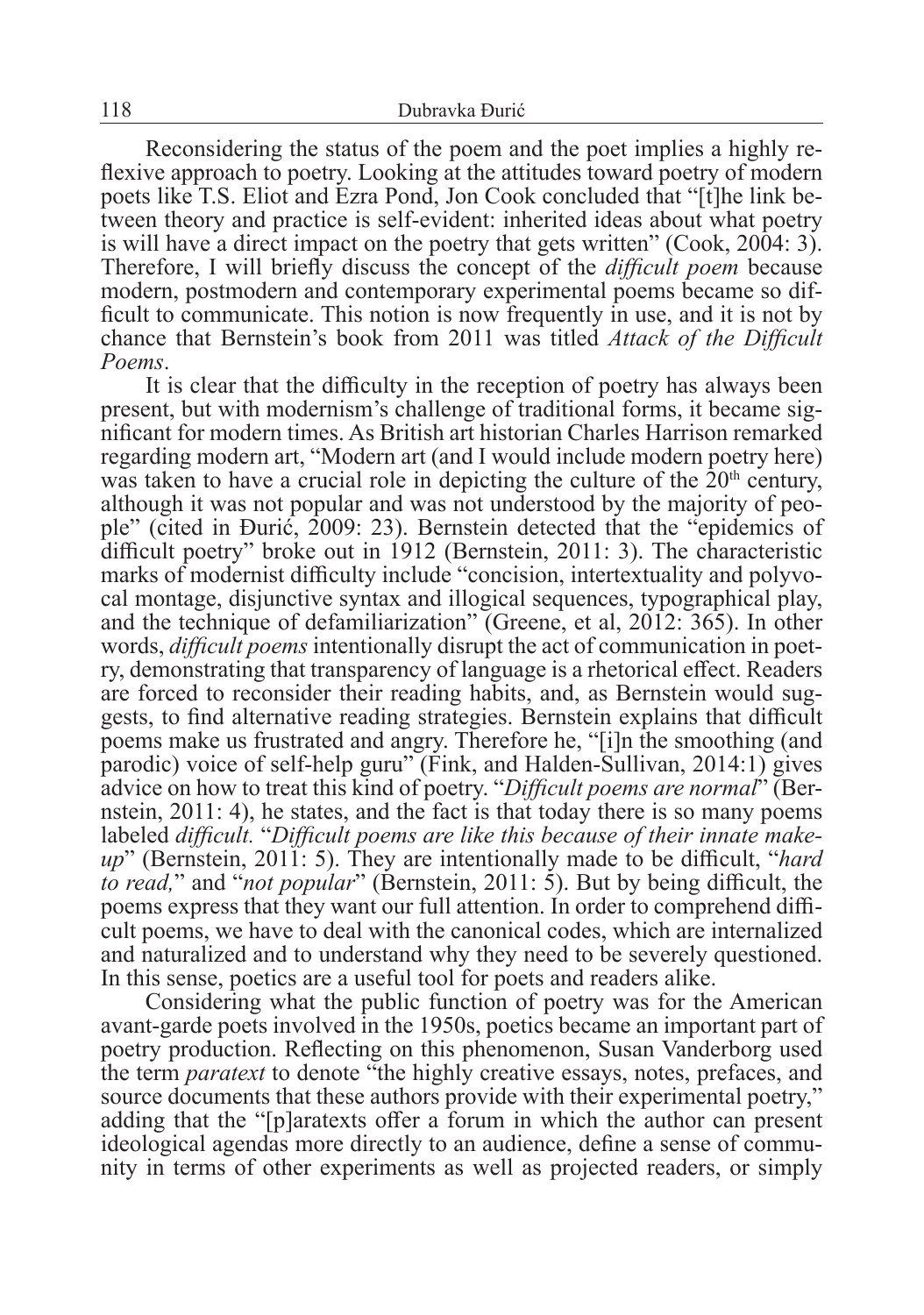contextualize new poetry within literary and historical traditions familiar to a broad range of readers" (Vanderborg, 2001: 5). The problem with the experimental poetry community in the mid- $20<sup>th</sup>$  century was how to construct a wider public space of poets and readers. This led them to "create text-paratext dialogues: poetics texts whose fractured syntax, metonymic associations, and ellipses were contextualized by extended discussions of poetic politics, references to local or national history, or reading instructions presented in more accessible formats" (Vanderborg, 2001: 18). With the language poets' writing, poetics gained an even more exclusive status. It became as important as the poetic practice. In the practice of the language poets, the distinction between writing about poetry and writing poetry itself diminished. But the crucial difference between the language writers' paratexts and The New American Poets is that the latter had naïve (pre-structuralist) conceptions of language as a tool for reflecting the reality which exists outside it, including emotions, and the language poets insisted that language constructs reality in language for us (Heuving, 2019: 64). In considering Charles Bernstein's poetry and poetics (and/or theory) I will deal with the dynamic relation between poetry and poetics/theory in his work.

Bernstein will, in conversation with Eric Denut (conducted in 2004), explain that in the 1970s the direct expressive utterance called *lyric* written in free verse , was the sine qua non of poetry " (Bernstein, 2016: 204). For him, the function of 'theory' is not to give a prescription about how to write poetry, "but rather, poetry and poetics both emerge out of a conflict with a given state of affairs. Poetry and poetics, theory and practice, are interrelated. Poetry is an extension of the practice of poetry, and poetry in an extension of *thinking with* the poem and also the reflection of poetics" (Bernstein, 2016: 204).

In their transformation of the field of poetry, the language poets (beside Bernstein, I will mention Ron Silliman, Lyn Hejinian, Bruce Andrews, Bob Perelman, Barrett Watten, James Sherry, Douglas Messerli, Rae Armantrout, among others) had a crucial role because they questioned the *lyric paradigm*. In this paradigm the *lyric I* is established as the main organizing principle (Bernstein, 1986: 408). It is articulated as a speaking voice in the poem, which became "the medium delegated to poetry as a primal signature of self-<br>hood" (Rasula, 1996: 38). In mainstream American poetry the *lyric I* became<br>the marker which secured authenticity and truthfulness of utterance ( 2020: 300). Marjorie Perloff will extract several characteristics of the main-<br>stream lyric paradigm in the 1970s and 1980s, including the use of free verse, which is organized by placing the image as the most powerful tool to indicate the inner states of the speaker's mind (Perloff, 1998: 151). Free verse in this narrative poetry was based on speech rhythm, so that the readers have an impression that the poet speaks to him/her directly, without mediation.

The questioning of voice, what language poets did, could be contextualized regarding the "larger post-structuralist critique of authorship and the hu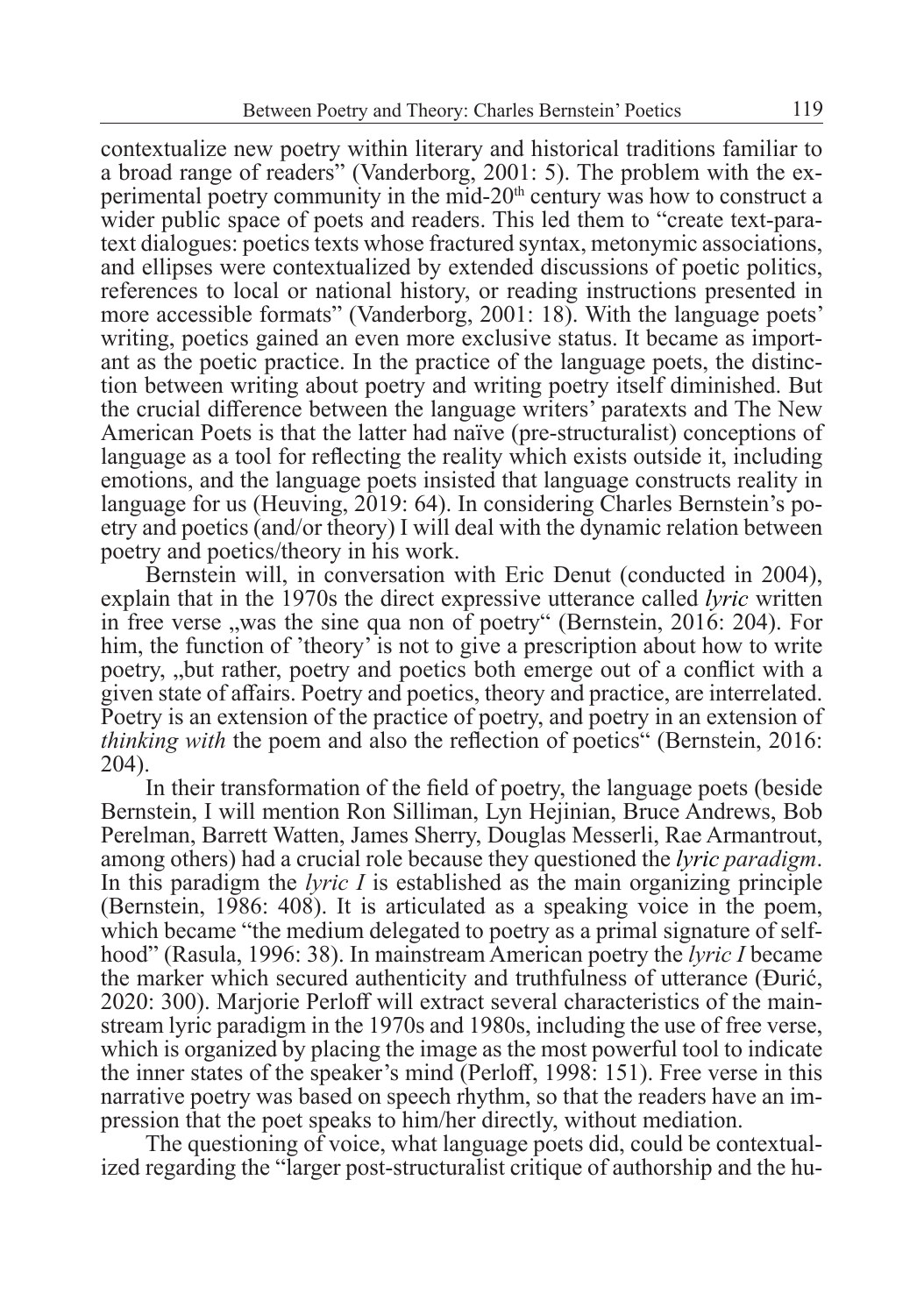manist subject" (Perloff, 2004: 130). Bernstein insisted that language writing and poststructuralism are parallel developments, but because poetry is marginal as an art, for obvious reasons, this fact remained hidden and unknown.

Depicting the situation at US universities in the 1970s, Bob Perelman stressed that, on the one hand, the dominant model at creative writing departments was the *lyric paradigm,* which he described as the "scenic monologue of the writing workshops,"1 with the belief that language is a natural transcription of reality. On the other hand, French poststructuralism was introduced at English departments and advocated "that language is transindividual" (Perelman, 1996: 130). The language poets used the post-structuralist theories in their discussions of radical experimental poetry. Related to this, the position of language poetry in the 1970s to the 1990s should be understood by its relations to 1) the mainstream American poetry of the time; 2) post-structuralist theories; 3) marginalized Modernist and experimental poetry in the US, as well as within the transnational context.

Mainstream American poetry at the time was predominantly based on the confessional model (the *lyric paradigm*), an ideal that was seen to be realized in the work of Robert Lowell, Sylvia Plath, Anne Sexton and John Berryman. Masterly crafted, these poems "were short narratives, focused on small or large moments of crisis or optimism" (Perelman, 1996: 12). The language poets' interest in theory was also locally motivated: the mainstream poets were utterly anti-intellectually oriented. Language poets insisted on the *textuality* and *materiality* of the linguistic sign, searching for and reevaluating excluded or marginalized experimental poetry, making the new canon which functioned as a working textual and ideological environment for writing new experimental poetry. By always using new theoretical conceptual frames, they were dealing with Russian Cubo-Futurism, American Objectivists, putting Gertrude Stein in the center of their canon, dealing with the Fluxus artist and poet Jackson Mac Low, or performance poets David Antin and Jerome Rothenberg, and many others. As new theoretical trends appeared, the language poets provided new interpretations of experimental poetry, constantly reshaping the field.

In relation to the *linguistic turn*, at the beginning of their public activities, they focused on poetry as the production of *material texts*. In poetics and in poetry, they foregrounded the material signifier and worked tence. They also work with the writing units at a higher level, such as para-<br>graph(s) or books or a series of books, as well as with the word as a primary unit, and with the units bellow the word (syllables, phonemes, etc.) (Đurić, 2018: 44-45). With the *cultural turn* (1980s and 1990), they will politicize their writing production, interpreting poetry in relation to Post-Marxism, the New Historicism, Cultural Studies and Cultural Materialism. In this context

<sup>1</sup> From the 1970s writing poetry was taught at many American Universities (Đurić, 2002: 144-145).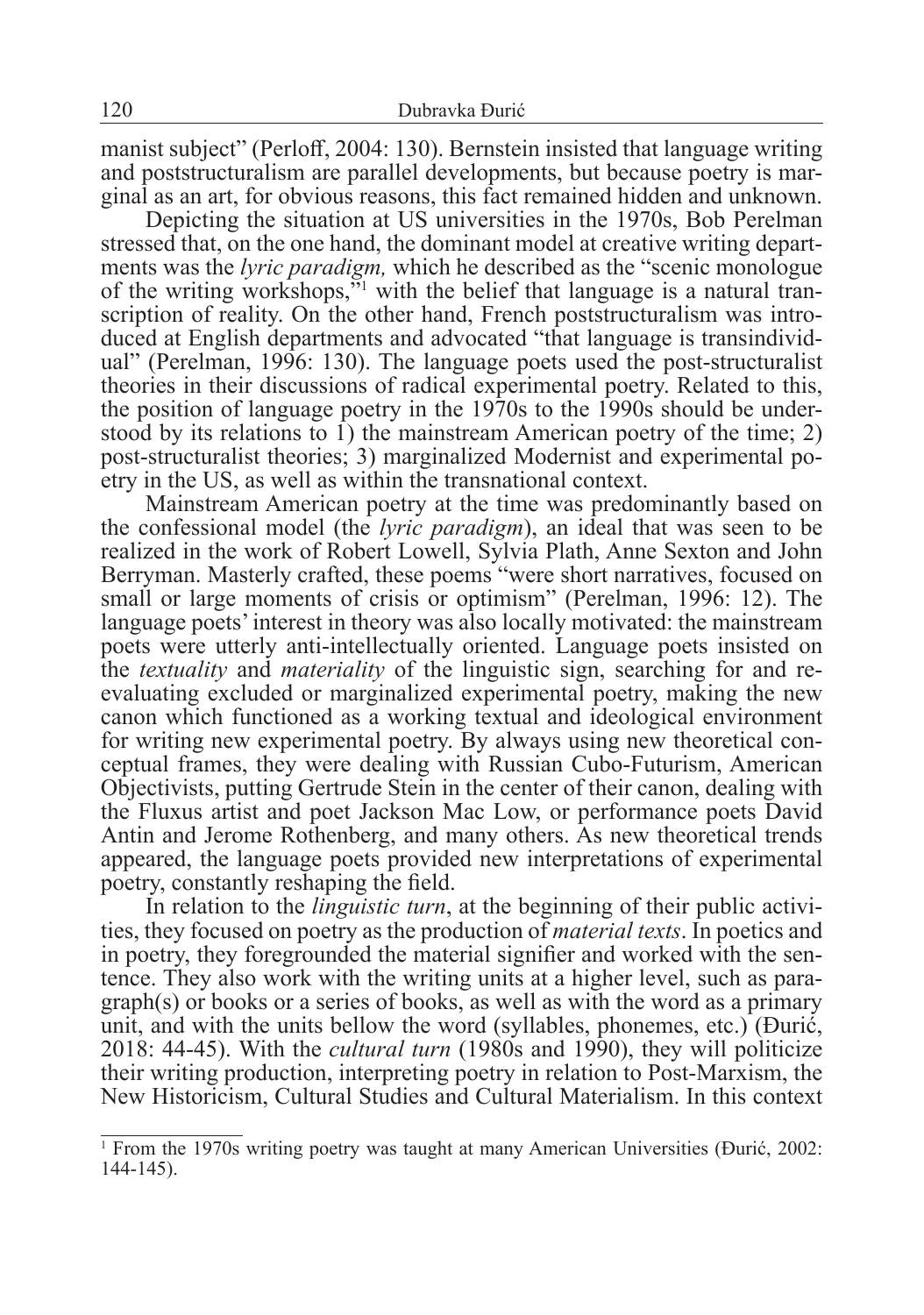Charles Bernstein will use the notion of the *politics of poetic form* to explain how "innovative poetic styles can have social meaning" (Bernstein 1990 vii, Đurić, 2018: 46). The phrase 'the politics of poetry' refers to "the politics of poetic form not the efficacy of poetic content" and Bernstein will further explain that "[w]hen a poem enters into the world it enters into the political, in the sense of ideological and historical space." Poetry is understood as "a place to explore the constitution of meaning, of self, of group, of nation – of value" (Bernstein, 1999: 4). With the *performative turn,* Bernstein will introduce the notion of *close listening*, insisting that the style of reading poetry should be taken into consideration when the meaning of the poetry production is discussed (Bernstein 1998, Đurić, 2002: 152-153, Đurić, 2018: 47-48). Bernestein's *Close Listening* and Adelaide Morris's *Sound States: Innovative Poetry and the Performed Word* (1997) are considered to be the first theoretical volumes dealing with poetry performance (Gräbner and Casas, 2011: 9).

In conversation with Jay Sanders (conducted in 2009), Bernstein said that the objection that he and other language poets received was that their work "is much more interesting as theory" (Bernstein, 2016: 231), and to Yubraj Aryal he explained:

"I prefer the terms *philosophy, aesthetic,* and *poetics* to *theory.* In this sense I am not so much a theorist as a practitioner who reflects on his practice. Much of my poetics is pragmatic; none of it is systematic. […] poetics and poetry are mutually informing; but those who wish to deny the conceptual basis of their writing in favor of unmediated expression risk falling into a dogmatic rigidity about writing. I am especially interested in extreme forms of poetry, odd and eccentric forms, constructed procedures and procedural constructions. I never assume that the words I use represent a given word; I make the work anew with each word"

(Bernstein, 2016: 225).

In conversation with Yurbaj Aryal (conducted in 2008), Bernstein claimed that in criticizing mainstream poetry and categories like *voice* and *expression*, *clarity* and *exposition*, language poets, including himself, "ad- vocate the invention of new forms and the use of found (or appropriated) language" (Bernstein, 2016: 223). In this endeavor, their intention was to link poetry and poetics. This tight connection was a part of the *poststructuralist turn*, or *turn to theory* in humanities, and will direct their attention to the dis-<br>cursive formations, imposing the urgent need for new definitions of the new poetry practice. The result of this new situation was a production of a range of attitudes toward the poetics and its function in the process of writing and understanding poetry. As Jeane Heuving and Tyrone Williams stated, "[f]or some, poetics were just as important, if not even more important, than poetry – and for some practitioners, not to be distinguished" (Heuving and Wil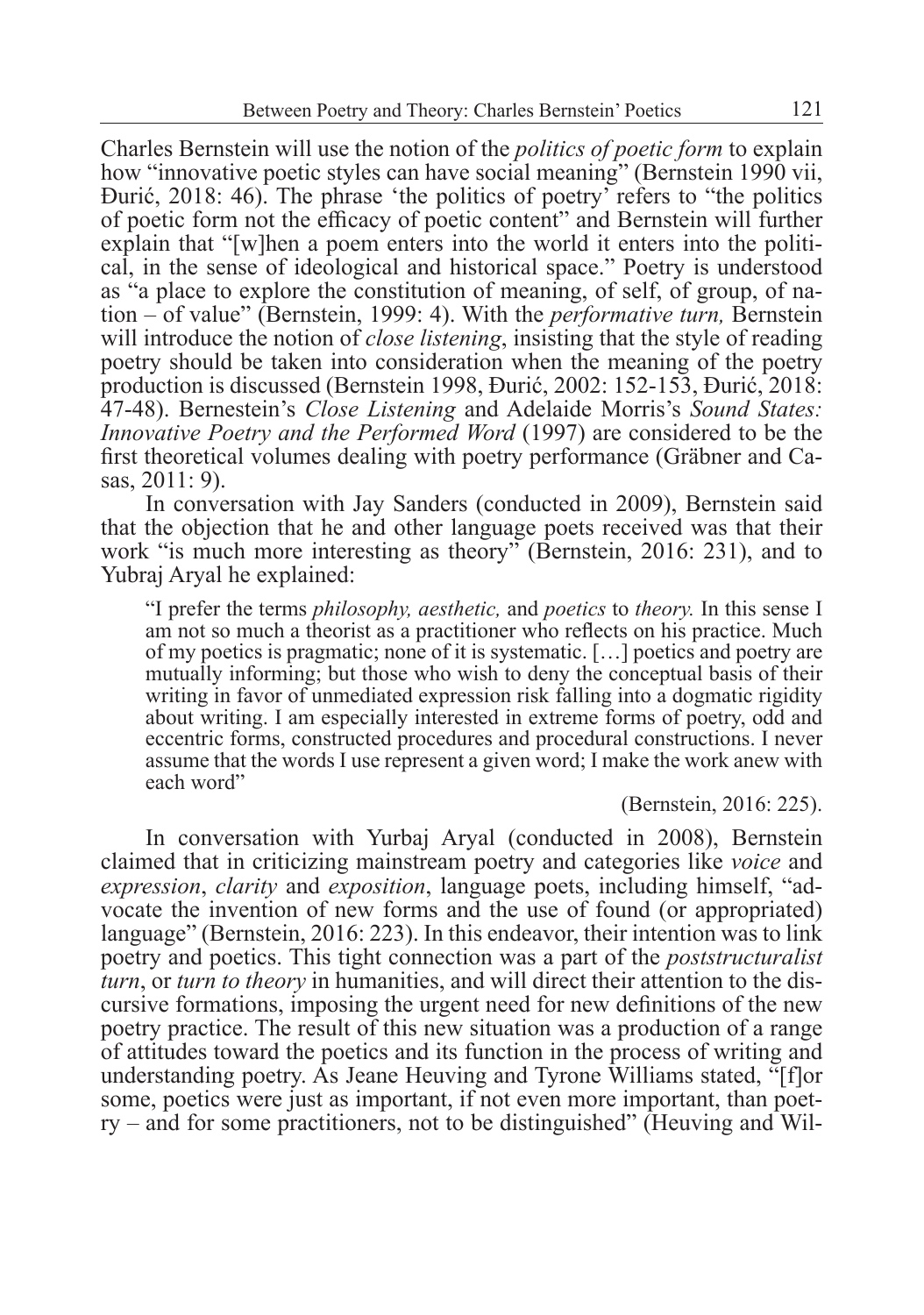liams, 2019: x). As theory used literary devices by which it was literalized, for example in the work of Jacques Derrida, language poets used theory to make the field of poetry production utterly porous and 'contaminated' by discourses which were, according to the mainstream canon, foreign discourses.

In his books of essays and poetry, Bernstein works with these two genres in different ways, blurring the distinction between them. In anti-essentialist terms, he defined the difference between poetry and philosophy as a result of "a tradition of thinking and writing, a social matrix of publications, professional associations, audiences; more, indeed, the fact of history and social convention than intrinsic necessities of the 'medium' or 'idea' of either one" (Bernstein, 1986: 217). In accordance with this, he and other language poets experimented with the genres, destabilizing them. As an example, he pointed to Lyn Hejinian's book *My Life*, written, in Ron Silliman's phrase with *new sentences* (Đurić, 2002: 83-102) which meant she worked with paragraphs and sentences as the main writing units. Hejinian destabilized the difference between prose and poetry (Đurić, 281-311) which is the effect of the new sentence as a literary device. Bernstein points to the sentences, phrases and words which "are permuted or, more importantly, permutable; the sort of disjunctive collage or serial ordering that characterize much of recent poetry" (Bernstein, 1992: 152). On the other hand, "[e]ssays can also be combinatorial, making a sharp break from essays that are developmentally narrative" (Bernstein, 1992: 152).

In other words, the language poets' intention has been to work with and destabilize the established stylistic differences between theory and poetics, criticism and poetry, pointing to the artifice of their generic codes. Most importantly, Bernstein sees poetics as a powerful tool in the process of changing the current poetry production (Bernstein, 1992: 157). Among several of the definitions or, rather, descriptions of poetics Bernstein gave are these: "Poet- ics is not supplement [to poetry] but rather complementary", "*Poetics is the continuation of poetry by other means,*" and "Poetics makes explicit what is otherwise unexplicit and, perhaps more important, makes unexplicit what is otherwise explicit" (Bernstein, 1992: 160). In 1981 he wrote that  $\mathcal{F}_{1}$ [t]heory is never more than an extension of practice" (Bernstein, 2016: 204).

From 1978 to 1980 Charles Bernstein and Bruce Andrews edited the magazine *L=A=N=G=U=A=G=E* designed by feminist artist Susan Bee, dedicated to poetics. Matthew Hofer and Michael Goldston stressed that the magazine had activist and political aspirations, and is rooted ,, in Sapir-Whorf, early Wittgenstein, and Neo-Marxist notions of language as ideological production" (Hofer and Gorldston, 202: ix). Most of the essays were writen with references to marginalized or forgotten avant-garde authors and well known theoretical works (Vanderborg, 2001: 86). This kind of questioning the genres, and working with and in-between them continued.

In 1986, *Contents' Dream*, Bernstein's book of essays appeared and, according to Vanderborg, in it he included a variety of approaches that de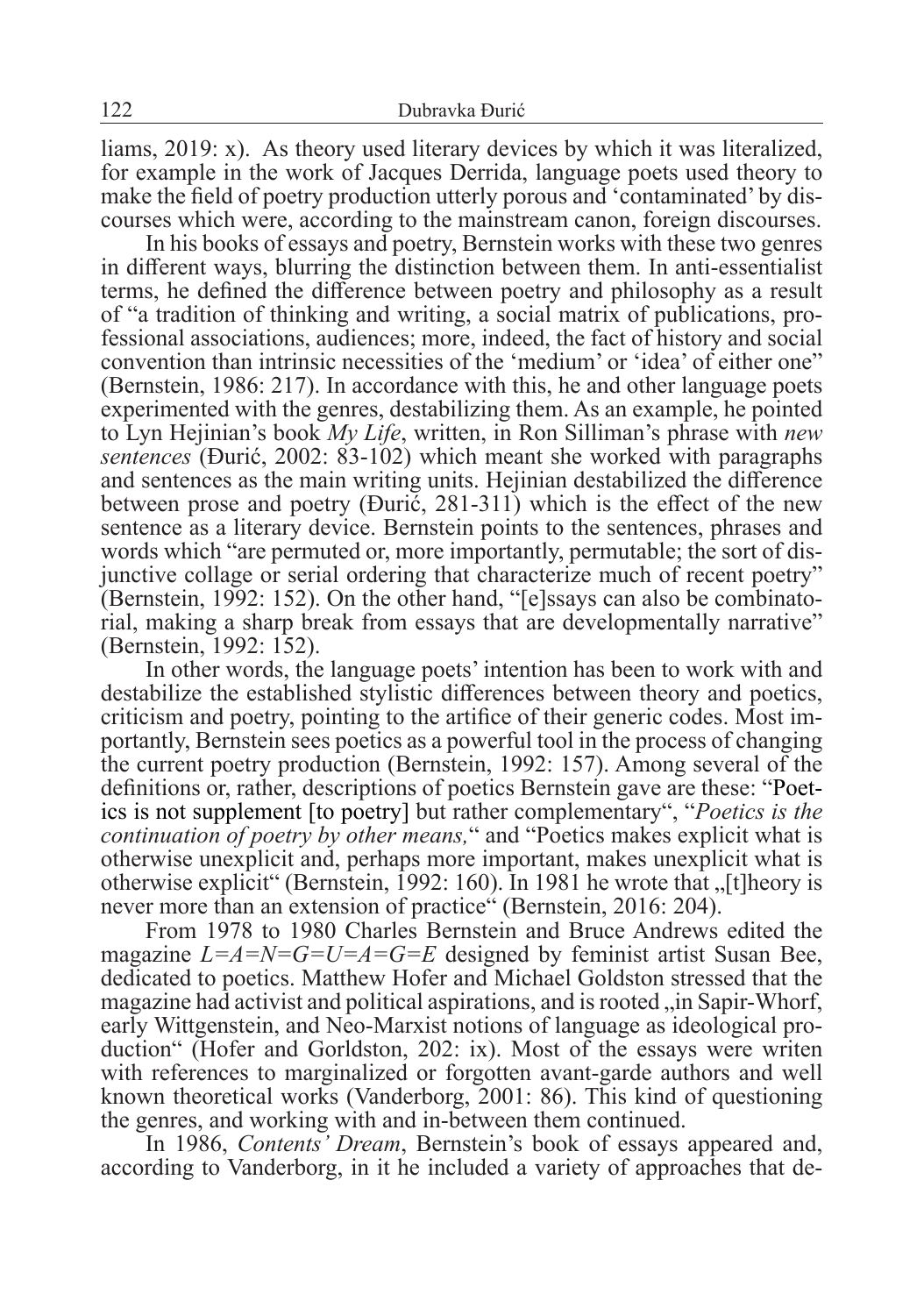stabilized the academic essay as a genre. It embraced the range from "formal sentences and paragraphs to the run-on format of talk poetry texts" and "cultivated the tabloid tone of exposé" (Vanderborg, 2001: 90). The first essay titled , Three or Four Things I Know about Him "begins:

1. ....the task of history, once the world beyond the truth had disappeared, is to establish the truth of this world. …" – Marx

2. its like a living death going to work<br>every day sort of like being in the tomb to sit sort of like being in the tomb in your office you close the door theres the typewriter theres three or four maybe three hours of work to be done between that nine oclock and five between that nine oclock and five  $[...]$ (Bernstein, 1986: 13)

In his verse-essay *Artifice of Absorption*, published for the first time in the magazine *Paper Air* in 1987, Bernstein responded to British poet Veronica Forrest-Thompson's book *Poetic Artifice* (1978). Forrest-Thompson objected to the critical approach to *difficult poems* like those published in John Ashbery's *The Tennis Court Oath* or the ones made within the concrete poetry movement. As Brian Kim Stefans explains, she pointed out that "[t] he beauty of theory […] is that it allows one to cross the lines separating various 'poetics' - these codes of literary identity that are more often a system of dislikes - and to cross into the central element that all poetry shares, the physis of its Artifice" (Stefans, 2001). She expressed the structuralist credo applied to poetry that "[t]he 'meaning' of a poem may have more to do with the 'intention' to write a poem with reference to particular variants in convention than with the utterance itself" (Stefans, 2001). Bernstein response articulated how both of them similarly posited "*artifice* against *realism*" (Greene, et al, 2012: 90). Artifice directs attention to the materiality of the medium which, thanks to the linguistic turn, became the most important concept for experimental poets and critics from the 1970s until today. Heuvig stressed that this strong emphasis on the materiality of language, as well as the importance of poetics was identified with Language Writing (Leuvig, 2019: 63).

In this regard, Craig Dworkin would explain:

"… the materiality of the medium makes available alternative strategies for pursuing signs along routes of signification, and it thus allows language to function anaphorically and cataphorically – gesturing forward and backward within the economy of the text. This shifting dynamic between opacity and transparence, between the material and the meaning it subtends, explains in part why so many difficult and visually unconventional works seem selfreferential or meta-textual"

(Dworkin, 2003: 73).

The "innovative visual collage of poetics and essay" (Vanderborg, 2001: 93) titled *The Artifice of Absorption*, that I already mentioned*,* was later in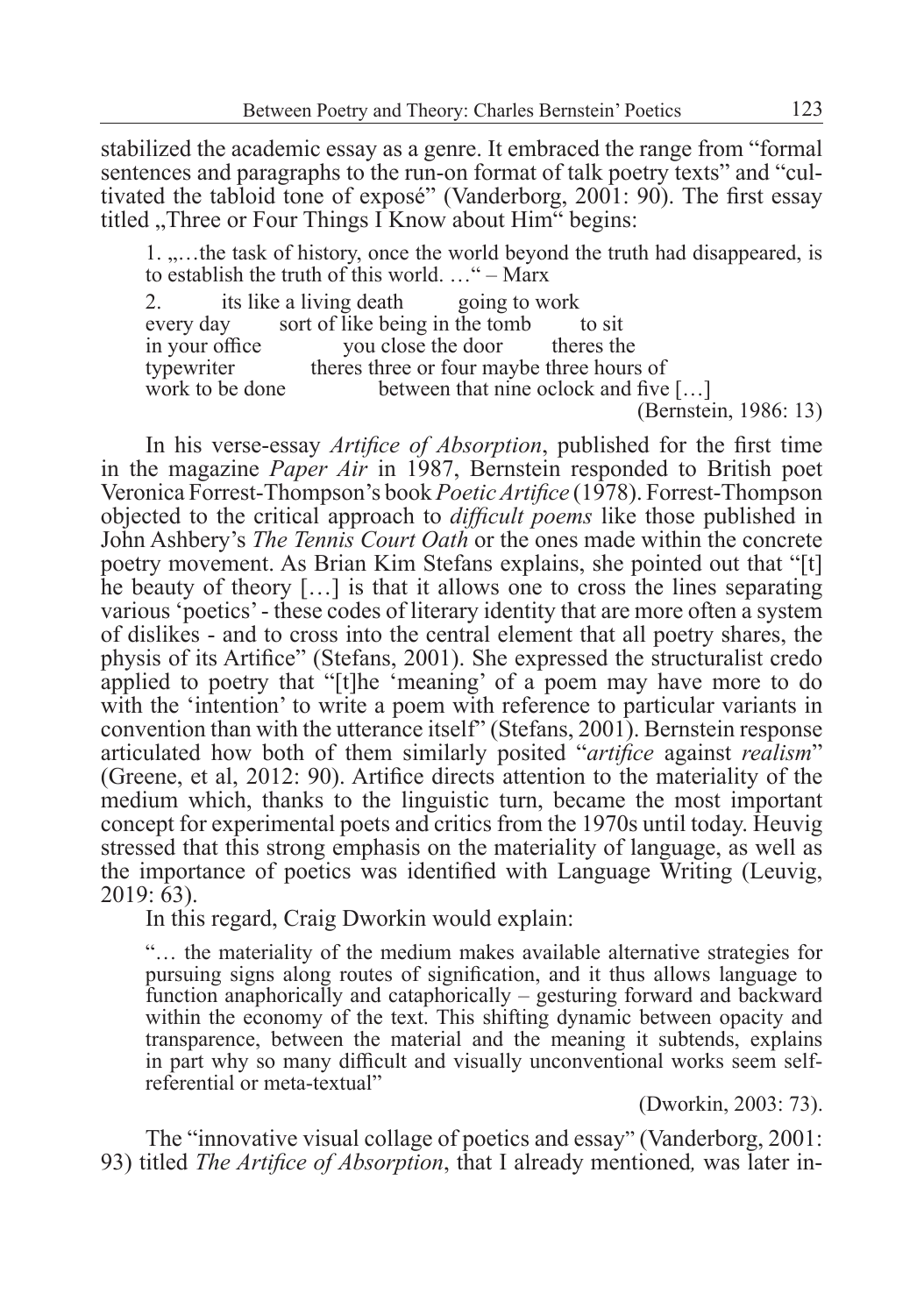cluded in a Bernstein' book *A Poetics* (1992). *Artifice of Absorption* was written in verse, but it also includes prose paragraphs. It could be said that the whole page is used as a field, and thus the reference to Olson's influential visual aesthetics of the page could be established. The use of different sizes and types of font as well as the patterning of parts of the text can be connected to the devices of concrete poetry (these two were in relation at the time). Bernstein shifts "between different genres [which] allows him to experiment with the several versions of the relation between author and audience, negotiating among the writerly 'I,' the readerly 'you' and 'we' together" (Vanderborg, 2001: 93). Although its tone could be understood as a "conventional persuasive essay" (Vanderborg, 2001: 94), the formal visual layout, i.e., the visual aestetics of the page complicate its status. I would say that what he agues as important for poetry, could also be applied to this kind of verse writing:

 $\left[\ldots\right]$  I would say that such elements as line breaks, acustic patterns, syntax, etc. *are* meaningful rather than, as she [Veronica Forrest-Thompson] has it, that they *contribute* to the meaning of the poem."

(Bernstein, 1992: 12)

In any kind of writing, including poems and essays, everything we understand as formal (meaning not essential), like the visual, acoustic, syntactic elements, should be understood as meaningful: it actively participates in the production of meaning.

In 1999 Bernstein published his book *My Way: Speeches and Poems*, mixing short and long essay-speeches, poems and interviews (interviews are always an integral part of his books of essays). According to Vanderborg, Bersntein here ,, extends the collage of the *Artifice* [*of Absorption*] to the unit of the book, offering a selection of poems, essays, interviews, and speeches that is even more diverse than the stylistic range of his previous essay vol- umes" (Vanderborg, 2001: 98).

I will end my essay with the poem in which Bernstein himself deals with difficult poetry:

*Thank You for Saying Thank You*

This is a totally accessible poem. There is nothing in this poem that is in any way difficult to understand. All the words are simple & to the point.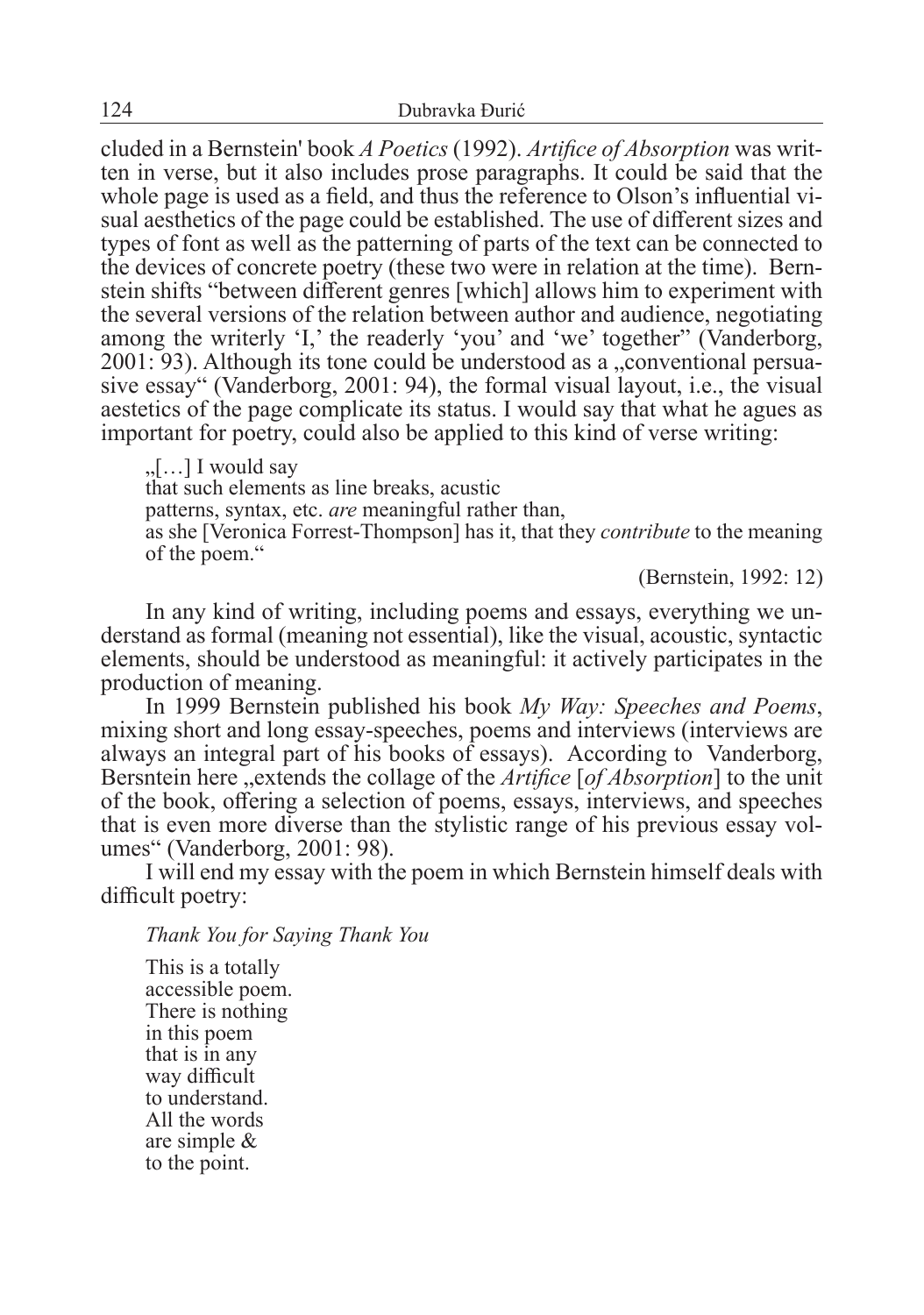There are no new concepts, no theories, no ideas to confuse you. This poem has no intellectual pretensions. It is purley emotional. It fully expresses the feelings of the author: *my feelings* [...]<br>(Bernstein, 2006: 7)

In this poem we are confornted with the conflicting status of a poem which in an ironical way explicates the otherwise internalized ideology of mainstream poetry: a poem should not be difficult. In many of his poems Bernstein uses poetic strategy as ,,an analogue of his critical strategy in the essays" (Miller, 2014: 66).

### **Coda**

Recently we have witnessed, I would say, the dramatic refiguration of poetry not just in the US, but globally. In this process, which in American poetry started approximately arround the end of 1990s, I see langauge poetry as a most important factor. The *Anti-lyric paradigm*, introduced by language poets, foregrounded poetry as an important term in opposition to lyric. The function of the term was to reevaluate the experimental poetry of the  $20<sup>th</sup>$ century in the context of American poetry in which radical modernists were marginalised and/or erased or, in other words, deevaluated. The context in which poststructuralist theories foregrounded the materiality of linguistic sign, with imporatant consequences for experimental poetry as language art, coincided with the language poets', including Bernstein's, construction of the field anew. The triumph of the *anti-lyric paradigm* in 1990s caused reactions, an acceptance of experimental poetics, including langauge poetry', but also a backleash.

In these multiple and conflicting processes of reshaping and pluralizing poetry practice, the term *lyric* was introduced again with a pragmatic function. The mainstream poetry was transformed into the newly established production of hybrid poems (St. Johns and Swensen, 2009). This occurred in relation to the powerful language poets' production of theory, poetics and poetry. Soon a new field of research was established: *new lyric studies*, with the aim of renovating literary aesthetics (Ramazani, 2020: 241), and recuperating the category of the *lyric* as it is defined in the *anti-lyric paradigm*. The terms poetry and lyric are both strategic and situational: they function to reconfigure the poetry production.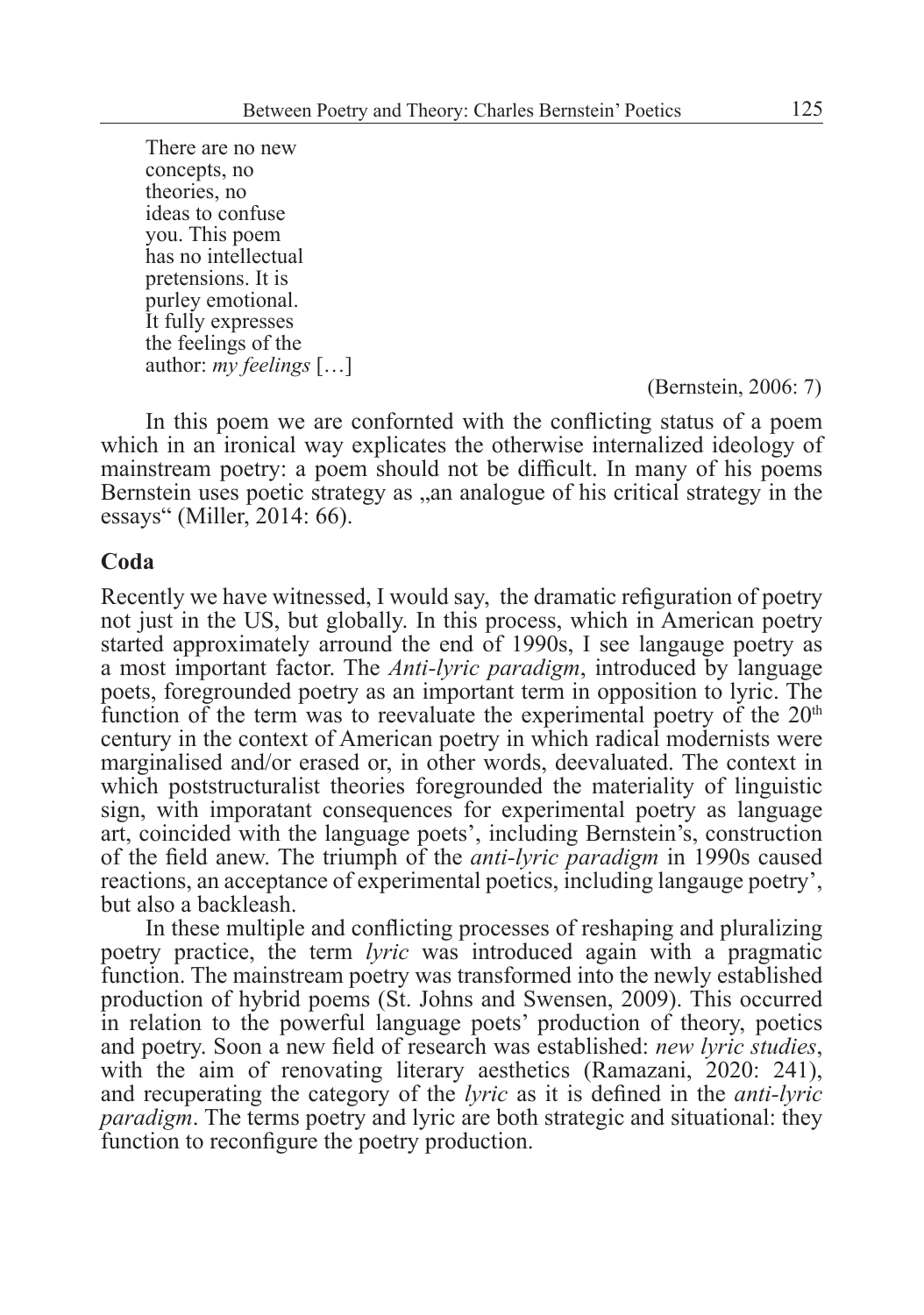In the 1970s, 1980s, 1990s and beyond, along with Kenneth Goldsmith's and Craig Dworkin's *conceptual writing*, the experimental practices excluded from the mainstream have been foregrounded. After 2000, the reintroduction of *lyric* as a term is a symptom of the change within mainstream poetry, in which all the procedures of experimental writing of the  $20<sup>th</sup>$  century are absorbed and mixed with the more traditional approaches of poetry production.'Lyric' now includes definitions which were asigned to 'poetry' within the anti-lyric paradigm. As Jahan Ramazani wrote, interpreting Jonathan Culler's recovering of the term, "he [Culler] resists the historical discrediting of lyric, the idea that it's a mystical abstraction, showing that writers and their readers reactivate for their own time the lyric structure of the past" (Ramazani, 2020: 242). The advocates of *new lyric paradigm* play on the double status of the lyric: it is understood to have onthological status (there is a transhistorical essence of lyric), but at the same time historically it changes.

When I say that the terms 'poetry' and 'lyric' are strategic, situational and functional, I mean they are defined so that they are operative in contemporary cultural and poetical battles against or for hegemony. And the actual battles around poetry are interesting because we are wittnessing a time of a *global turn to poetry* in a *global age*. When we think of the state of affairs of poetry in the US (and elsewhere), we should think of the following factors: several decades of hegemony of poststructuralist theory, the globalization of neoliberalism, and the new global (or transnational) approaches to poetry which could be viewed as generating the field of , world poetry analoguously to , new world literature," (see Ramazani, 2020), the field in which mostly world prose has been researched. The field of poetry is now in the process of constant pluralization transnationally and, thanks to the global or transnational turn in literary studies, the imperative is to map different geo-poetries. The interesting paradox as an effect of the processes of globalization is that the field of poetry globally is pluralized and heterogenized, but at the same time in the process of homogenization.

## **References**

Allen, D. (ed.). 1960. *The New American Poetry*. New York: Grove Press Inc.

- Allen, D., W. Tallman (eds) 1973. *The Poetics of The New American Poetry.*  New York: Grove Press Inc.
- Bernstein, C. 2016. *Pitch of Poetry*, Chicago: The University of Chicago Press.
- Bernstein, C. 2011. *Attack of the Difficult Poems*, Chicago: The University of Chicago Press.
- Bernstein, C. 2006. *Girly Man*. Chicago: The University of Chicago Press.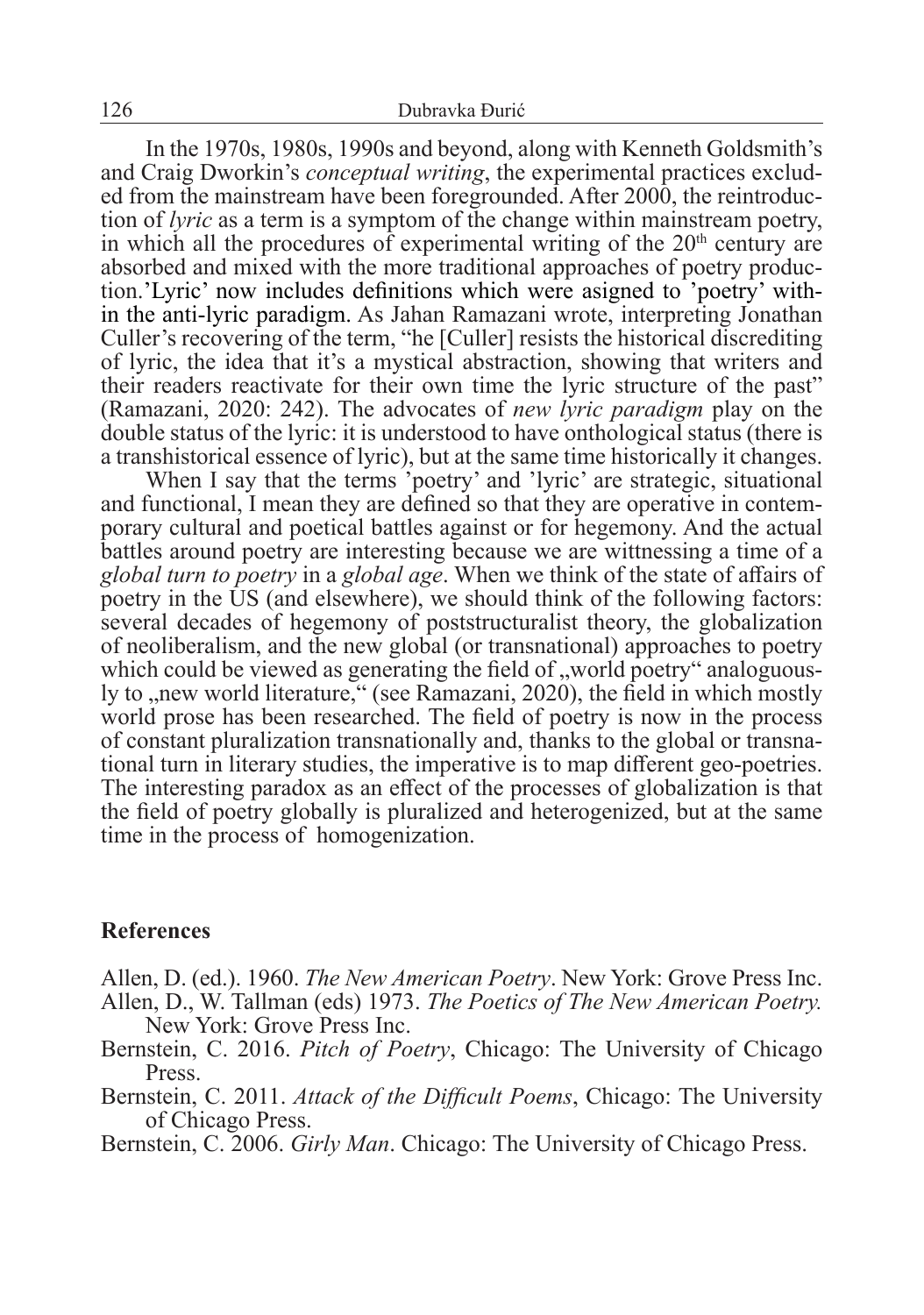- Bernstein, C. (ed.) 1998. *Close Listening: Poetry and the Performed Word*. New York: Oxford University Press.
- Bernstein, C. 1992. *A Poetics*. Cambridge: Harvard University Press.
- Bernstein, C. 1990. Introduction. Charles Bernstein (ed.), *The Politics of Poetic Form: Poetry and Public Policy.* New Yokr: Roof Books, vii-viii.
- Bernstein, C. 1986. *Content's Dream: Essays 1975-1984*. Los Angeles: Sun and Moon Press.
- Cook, J. 2004. Introduction. J. Cook (ed.), *Poetry in Theory: An Anthology 1900-2000*. Oxford: Blackwell Publishing, 1-26.
- Dworkin, Craig 2003. *Reading the Illegible*. Evanstone: Northwestern University Press.
- Đurić, D. 2020. (Trans)nationalism and American Feminist Experimental Writing. A. Izgarjan, D. Đurić and S. Halupka-Rešetar (eds.), *Aspects of Transnationality in American Literature and American English.* Novi Sad: Filozofski fakultet, 229-313.
- Đurić, D. 2018. The Language Poetry Experiment and the Transformation of the Canon. *Working Papers in American Studies, vol. 3*, 42-54.
- Đurić, D. 2009. *Poezija teorija rod: Moderne i postmoderne američke pesnikinje*. Beograd: Orion Art.
- Đurić, D. 2002. *Jezik, poezija, postmodernizam: Jezička poezija u kontekstu moderne i postmoderne američke poezije*. Beograd: Oktoih.
- Fink, T., J. Halden-Sullivan 2014. Reading the Difficulties. T. Fink, J. Halden-Sullivan (eds), *Reading the Diffuculties: Dialogue with Contemporary American Innovative Poets.* Tuscaloosa: The University of Alabama Press, 1-14.
- Gräbner, C. and A. Casas. 2011. Introduction. C. Gräbner and A. Casas (eds.), *Performing Poetry: Body, Place and Rhythm in the Poetry Performance*. Amsterdam: Rodopi, 9-19.
- Greene, R., et al (eds.) 2012. *The Princeton Enclycopedia of Poetry and Poetics (Fourth Edition).* Princeton: Princeton University Press.
- Heuving, J. and T. Williams 2019. Introduction. J. Heuving and T. Williams (eds.) *Inciting Poetics: Thinking and Writing Poetry*, Albuquerque: University of Mexicon Press, ix-xxi.
- Heuving, J. 2019. The Material and Medium of Language. J. Heuving and T. Williams (eds.) *Inciting Poetics: Thinking and Writing Poetry*, Albuquerque: University of Mexico Press, pp. 63-80.
- Hofer, M., M. Goldston. 2020. Introduction. M. Hofer, M. Goldston (eds.) *Bruce Andrews and Charles Bernstein: L=A=N=G=U=A=G=E – The Complete Facsimile*. Albuquerque: University of New MexicoPress,  $vii-xi.$
- Jackson, V., Y. Prins. 2014. Avant-Garde Anti-Lyricims. V. Jackson, Y. Prins (eds.) *The Lyric Theory Reader,* Baltimore: John Hopkins University Press, 451-459.